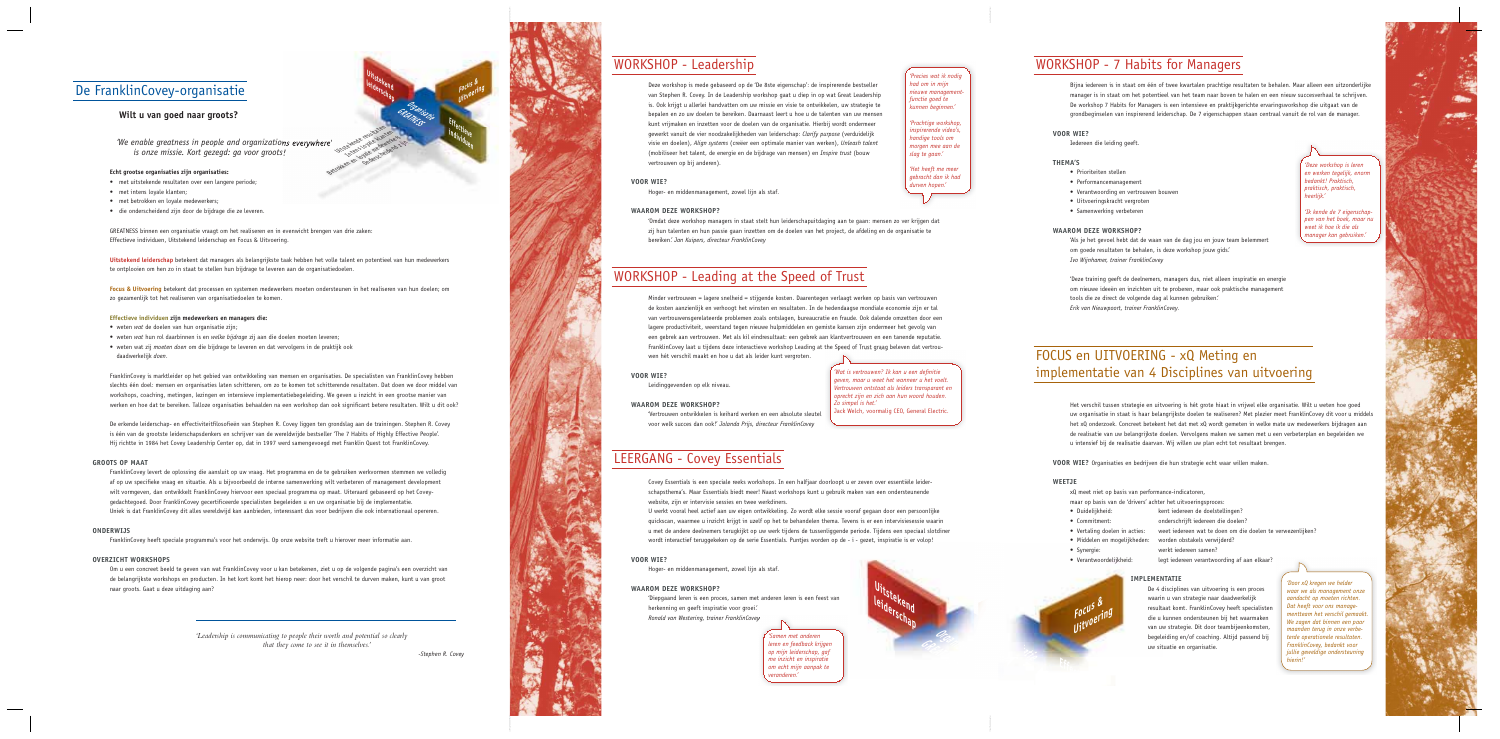

### **WORKSHOP - 7 Habits of Highly Effective People**

In drieënhalve dag ervaart u de principes achter één van de meest toegepaste concepten voor persoonlijk leiderschap en effectiviteit. Vanuit de theorie van de 7 eigenschappen maakt u de vertaalslag naar uw eigen werk- en leefsituatie. De workshop neemt u mee op een ontdekkingsreis door uw eigen gewoonten, paradigma's en de gevolgen hiervan.

Niet de 7 eigenschappen staan centraal, maar uw effectiviteit en de resultaten die u wilt behalen.

#### **VOOR WIE?**

De workshop is bestemd voor mensen die zichzelf vragen stellen als: waarom heb ik het gevoel dat ik word geleefd, in plaats van dat ik dit leven leid? Ik ben wel druk, maar ben ik ook met de juiste dingen bezig? Is mijn balans tussen werk en privé nog wel in orde? Hoe haal ik meer uit mijzelf? Hoe geef ik effectief vorm aan relaties en samenwerking?

#### **WAAROM DEZE WORKSHOP?**

'Uitvinden hoe jij kijkt en dat inzetten als motor voor het verhogen van jouw effectiviteit is een fantastische ervaring. Je hebt zelf de sleutel in handen, alleen weet je dat vaak zelf nog niet.' Hans van 't Sant, trainer FranklinCovey



'De inhoud staat als een huis. Met name de opbouw van activiteiten in de richting van 'einde voor ogen' en persoonlijk statement vond ik heel goed én ingrijpend.'

'Het was een zeer inspirerende cursus. Heeft veel bij me losgemaakt.'

### **WORKSHOP - 7 Habits of Effective Consultants**

Als u als adviseur effectief wilt zijn, moet u een helder beeld hebben van de beweegredenen die uw gedrag bepalen. Uw adviesstijl dient consistent te zijn met dat wat u de klant adviseert. Daarnaast is het belangrijk om soepel om te kunnen gaan met verschillende klanten, situaties en behoeftes. Dat vergt naast kennis en ervaring, ook een portie zelfkennis en leiderschap.

#### **VOOR WIE?**

Deze 'werkwinkel' is heel geschikt voor professionals met een adviesrol, die zich de volgende vragen stellen: hoe verbeter ik mijn eigen effectiviteit en leiderschap als consultant? Hoe vergroot ik de effectiviteit van klantgesprekken? Waar ben ik sterk in en wat kan ik verbeteren in mijn verdere ontwikkeling als consultant?

#### **WAAROM DEZE WORKSHOP?**

'Je leert hoe je echt gelijkwaardig gesprekspartner wordt met je klanten. En hoe je een adviespraktijk bouwt waarin jij je ambitie realiseert. Ronald van Westering, trainer FranklinCovey

'Door de rollenspellen werd ik me echt bewust van miin blinde vlek. Nu weet ik hoe ik door anders te doen andere resultaten kan bereiken met mijn adviezen.'

### **WORKSHOP - Focus**

U kent wellicht van die dagen dat u na een werkdag naar huis gaat met het gevoel: ik heb wel hard gewerkt, maar wat heb ik nou bereikt? Dé vraag bij dit soort dagen is of uw agenda en tijdsbesteding overeenkomen met dat wat u écht belangrijk vindt. Deze workshop helpt u om uw belangrijkste prioriteiten te herkennen en te realiseren. Deze workshop helpt managers en medewerkers hun dagen zo te organiseren dat zij werken aan wat echt belangrijk is voor hen. U krijgt praktische tips en hulpmiddelen om functioneel om te gaan met de veelheid aan informatie die dagelijks op u afkomt. Na afloop van de workshop heeft u het gevoel meer grip te hebben op uw tijd én uzelf. Ongeacht hoe druk uw dagelijks schema ook lijkt.

#### **VOOR WIE?**

Voor iedereen die het gevoel heeft niet uit zijn tijd te halen wat mogelijk is.

#### **WAAROM DEZE WORKSHOP?**

Focus daagt je uit tot een kritische kijk op je huidige planning, helpt je persoonlijke doelen te stellen en met een nieuwe manier van plannen en handelen die ook te realiseren. Dát is de grote kick'. Martijn Post, trainer FranklinCovey

### Houd de zaag scherp!

We kennen het allemaal: na een wervelende workshop hebben we goedbedoelde voornemens. Vervolgens versloffen deze voornemens pijlsnel en komt de realiteit keihard om de hoek! Als je niet steeds zorgt voor nieuwe inspiratie om jouw focus en ontwikkeling aan te scherpen dan val je terug in oude gedragspatronen. FranklinCovey beseft dit.

Daarom stellen wij deelnemers aan onze workshops in de gelegenheid om hun zaag regelmatig te scherpen. Vier keer per jaar organiseren wij een evenement onder de titel 'Houd de zaag scherp!'

**VOOR WIE?** Iedereen.

### **WAAROM DEZE WORKSHOP?**

'De zaag scherpen is belangrijk, maar niet urgent. Vier keer per jaar opladen is broodnodig voor iedereen.' Margit Remorie, projectcoördinator bij FranklinCovey

> 'Als u uitvoert, kunt u alles doen. Als een bedrijf een duidelijke missie heeft en mensen weten hoe hun eigen doelen in het grote plaatje passen, zullen alle neuzen naar dezelfde kant zijn gericht.'

#### **INVESTEER IN VERBETERING**

Grijp uw kans en geef uzelf en uw medewerkers de kennis en tools om uw hoogste doelen te realiseren! Voor meer informatie over onze workshops kunt u bellen naar 033-4530627, of onze website bezoeken op www.franklincovey.nl.



de slag te gaan.'

-Stephen Cooper

*intastisch* 

programma, fijn om

weer even bij te tan-

ken en morgen weer

met nieuw elan aan

**FranklinCovey** Daam Fockemalaan 10, 3818 KG Amersfoort<br>Postbus 73, 3800 AB Amersfoort  $T + 31(0)334530627$  $F + 31(0)334634155$ info@franklincovey.nl www.franklincovey.nl

'Bedankt voor de praktische tips om mijn mail effectiever te beheren, dat helpt me echt.'

'Deze dag heeft mij mijn persoonlijke pauzeknop helpen vinden.'



'We enable GREATNESS in people and organizations everywhere'

### **WORKSHOPS**

### Ga voor groots!

effectieve individuen | effectieve leidinggevenden | effectieve organisaties

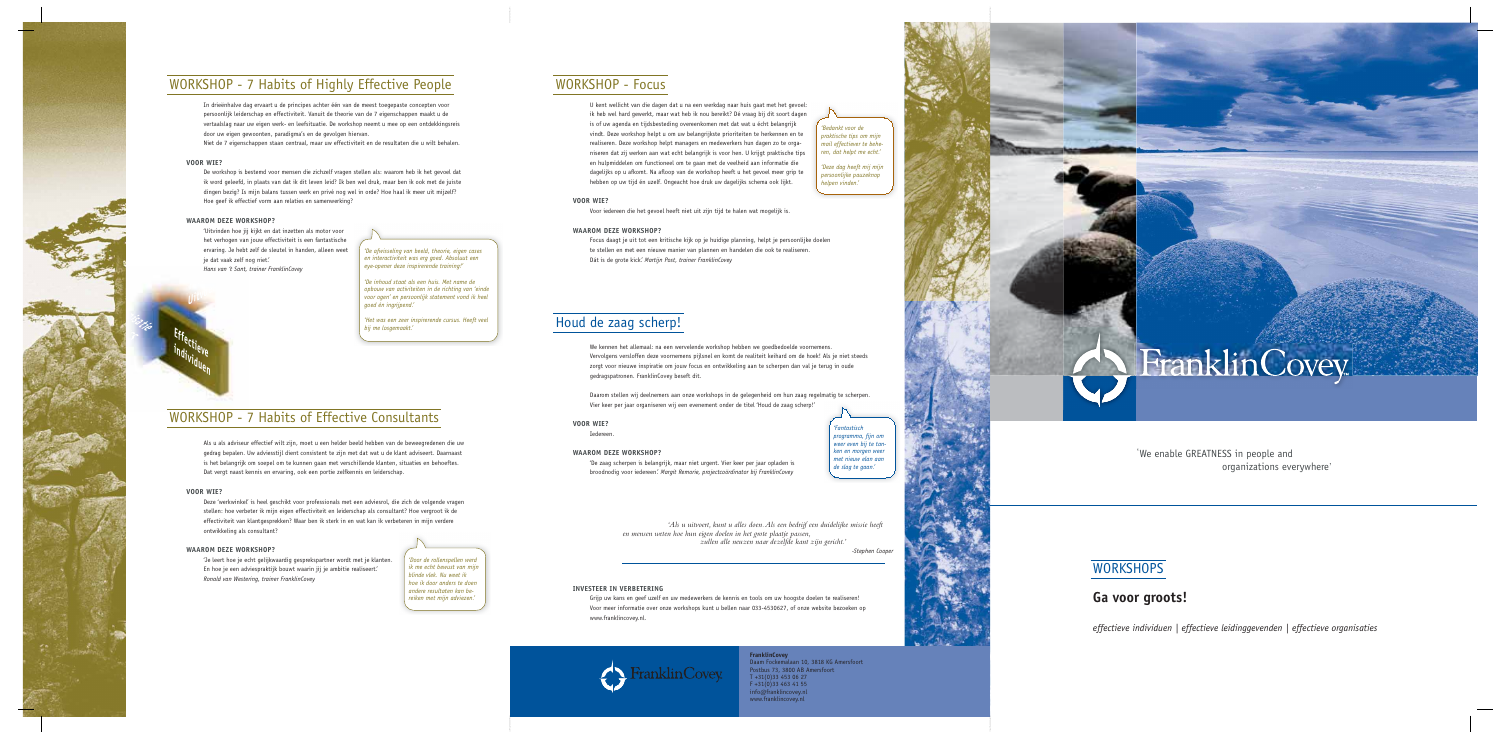

## Programma overzicht 2009

|                                                                                                                         |                    | Dag 1,2            | Dag 3          | Dag 4           | <b>Houd de</b><br>zaag scherp! |
|-------------------------------------------------------------------------------------------------------------------------|--------------------|--------------------|----------------|-----------------|--------------------------------|
| <b>7 Habits</b><br>€ 1.995,-<br>(incl. 1 overnachting)                                                                  | februari           | 10 en 11 februari  | 10 maart       | 2 april         | 25 juni                        |
|                                                                                                                         | maart              | 11 en 12 maart     | 16 april       | 18 mei          | 25 juni                        |
|                                                                                                                         | april              | 7 en 8 april       | 12 mei         | 9 juni          | 24 september                   |
|                                                                                                                         | mei                | 6 en 7 mei         | 4 juni         | 30 juni         | 24 september                   |
|                                                                                                                         | juni               | 17 en 18 juni      | 10 september   | 8 oktober       | 19 november                    |
|                                                                                                                         | juli (zomereditie) | 7 en 8 juli        | 9 juli         | 1 september     | 19 november                    |
|                                                                                                                         | september          | 16 en 17 september | 13 oktober     | 12 november     | 11 februari '10                |
|                                                                                                                         | oktober            | 6 en 7 oktober     | 3 november     | 2 december      | 11 februari '10                |
|                                                                                                                         | november           | 4 en 5 november    | 1 december     | 12 januari '10  | 11 februari '10                |
|                                                                                                                         | december           | 8 en 9 december    | 19 januari '10 | 16 februari '10 | 10 juni '10                    |
| <b>7 Habits Managers</b><br>€ 1.575,-<br>(incl. 1 overnachting)                                                         | maart              | 3 en 4 maart       |                |                 | 25 juni                        |
|                                                                                                                         | september          | 29 en 30 september |                |                 | 19 november                    |
| <b>7 Habits Consultants</b><br>€ 2.295,-<br>(incl. 2 overnachtingen)                                                    | februari           | 10 en 11 februari  | 18 maart       | 19 maart        | 25 juni                        |
|                                                                                                                         | juni               | 3 en 4 juni        | 1 juli         | 2 juli          | 24 september                   |
|                                                                                                                         | november           | 4 en 5 november    | 1 december     | 2 december      | 11 februari '10                |
| Leadership<br>€ 2.850,-<br>(incl. 2 overnachting)                                                                       | maart              | 25 en 26 maart     | 22 april       | 23 april        | 25 juni                        |
|                                                                                                                         | juli (zomereditie) | 7 en 8 juli        | 9 juli         | 2 september     | 24 september                   |
| <b>Focus</b>                                                                                                            | januari            | 29 januari         |                |                 | 5 februari                     |
|                                                                                                                         | maart              | 17 maart           |                |                 | 25 juni                        |
|                                                                                                                         | mei                | 14 mei             |                |                 | 25 juni                        |
|                                                                                                                         | juli (zomereditie) | 7 juli             |                |                 | 24 september                   |
|                                                                                                                         | september          | 22 september       |                |                 | 19 november                    |
| € 695,-                                                                                                                 | november           | 24 november        |                |                 | 11 februari '10                |
| Speed of Trust $\epsilon$ 550,-                                                                                         |                    | 4 februari         |                |                 | 25 juni                        |
| Houd de zaag scherp!<br>€ 85,- eenmaliq<br>€ 300,- jaarabonnement<br>€ 1.200,- bedrijfsjaar-<br>abonnement (5 personen) | februari           | 5 februari         |                |                 |                                |
|                                                                                                                         | juni               | 25 juni            |                |                 |                                |
|                                                                                                                         | september          | 24 september       |                |                 |                                |
|                                                                                                                         | november           | 19 november        |                |                 |                                |

 $\bigoplus$ 

| Covey Essentials:   |                  |                  |  |  |  |
|---------------------|------------------|------------------|--|--|--|
|                     | CE mei 2009      | CE november 2009 |  |  |  |
| CE1                 | 13 mei '09       | 24 november '09  |  |  |  |
| CF2                 | 10 juni '09      | 15 december '09  |  |  |  |
| CE <sub>3</sub>     | 1 juli '09       | 11 januari '10   |  |  |  |
| CE4                 | 16 september '09 | 17 feb '10       |  |  |  |
| CE <sub>5</sub>     | 14 oktober '09   | 16 maart '10     |  |  |  |
| CE <sub>6</sub>     | 11 november '09  | 15 april '10     |  |  |  |
| CE <sub>7</sub>     | 16 december '09  | 20 mei '10       |  |  |  |
| Slotdiner           | 20 januari '10   | 17 juni '10      |  |  |  |
| <b>Balans</b> diner | 19 mei '10       | 9 september '10  |  |  |  |



**FranklinCovey**  Daam Fockemalaan 10, 3818 KG Amersfoort Postbus 73, 3800 AB Amersfoort T +31(0)33 453 06 27 F +31(0)33 463 41 55 info@franklincovey.nl www.franklincovey.nl

 $\bigoplus$